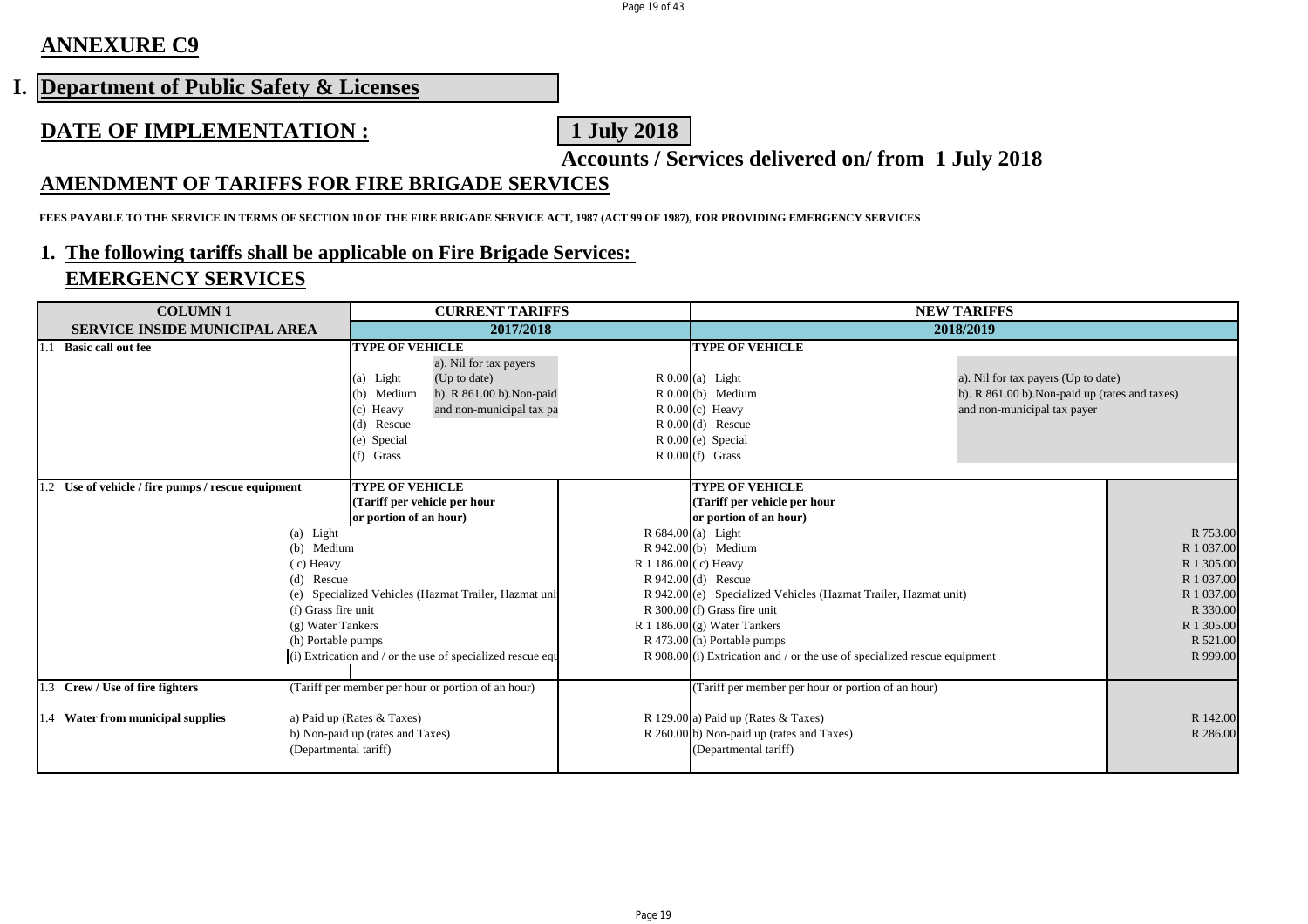#### Page 20 of 43

|                                                       | <b>CURRENT TARIFFS</b>                                                                                                                                                                                       | <b>NEW TARIFFS</b>                                                                                    |
|-------------------------------------------------------|--------------------------------------------------------------------------------------------------------------------------------------------------------------------------------------------------------------|-------------------------------------------------------------------------------------------------------|
| <b>SERVICE INSIDE MUNICIPAL AREA</b>                  | 2017/2018                                                                                                                                                                                                    | 2018/2019                                                                                             |
| Materiaal / Hazmat equipment / Aerial support /       | The tariff that is levied for the replacement cost of the material used, plus a                                                                                                                              | The tariff that is levied for the replacement cost of the material used, plus a administrtiom levy of |
| Any other bona fide expense incurred by the           | administration levy of 25% of the cost of such materials :                                                                                                                                                   | 25% of the cost of such materials :                                                                   |
| Municipality as result of such services rendered,     | Provided that if any meterials for which the controlling authority has prescibed a tariff are used, Provided that if any meterials for which the controlling authority has prescibed a tariff are used,      |                                                                                                       |
| including staff rehabilitation, rental of specialized | such tariff apply.                                                                                                                                                                                           | such tariff apply.                                                                                    |
| equipment, additional legal liability expenses, etc.  |                                                                                                                                                                                                              |                                                                                                       |
|                                                       | The tariff that is levied for aerial support and or use of WoF ground teams are levied at actual in The tariff that is levied for aerial support and or use of WoF ground teams are levied at actual invoice |                                                                                                       |
|                                                       | amount.received from service provider, plus:                                                                                                                                                                 | amount.received from service provider, plus :                                                         |
|                                                       | a). Paid up (rates $&$ Taxes) 10%, or                                                                                                                                                                        | a). Paid up (rates & Taxes) 10%, or                                                                   |
|                                                       | b). Non-paid up (Rates and Taxes) 25%                                                                                                                                                                        | b). Non-paid up (Rates and Taxes) 25%                                                                 |
| 1.6 Expenses for damages to municipal Property        | Replacement / Repair cost plus 10%                                                                                                                                                                           | Replacement / Repair cost plus 10%                                                                    |
|                                                       |                                                                                                                                                                                                              |                                                                                                       |
| <b>Fire Fighting Foam</b>                             | Replace stock with same type and quantity rounded to the highest, or cost plus 10%                                                                                                                           | Replace stock with same type and quantity rounded to the highest, or cost plus 10%                    |
|                                                       |                                                                                                                                                                                                              |                                                                                                       |
|                                                       |                                                                                                                                                                                                              |                                                                                                       |
|                                                       |                                                                                                                                                                                                              |                                                                                                       |
|                                                       |                                                                                                                                                                                                              |                                                                                                       |

| $\mathbf{2}$                                                                                                                                                                                                                                                         | <b>CURRENT TARIFFS</b>                                                                                                                                                                                                                          | <b>NEW TARIFFS</b>                                                                              |
|----------------------------------------------------------------------------------------------------------------------------------------------------------------------------------------------------------------------------------------------------------------------|-------------------------------------------------------------------------------------------------------------------------------------------------------------------------------------------------------------------------------------------------|-------------------------------------------------------------------------------------------------|
| <b>SERVICE OUTSIDE MUNICIPAL AREA</b>                                                                                                                                                                                                                                | 2017/2018                                                                                                                                                                                                                                       | 2018/2019                                                                                       |
| <b>Basic call out fee</b>                                                                                                                                                                                                                                            | The tariff's set out in this annexure, plus a surcharge of 50%, will be levied if the Service is used The tariff's set out in this annexure, plus a surcharge of 50%, will be levied if the Service is used<br>outside the area of jurisdiction | outside the area of jurisdiction                                                                |
| Use of vehicle / fire pumps / rescue<br>equipment                                                                                                                                                                                                                    | The tariff's set out in this annexure, plus a surcharge of 50%, will be levied if the Service is used The tariff's set out in this annexure, plus a surcharge of 50%, will be levied if the Service is used<br>outside the area of jurisdiction | outside the area of jurisdiction                                                                |
| Crew / Use of fire fighters                                                                                                                                                                                                                                          | The tariff's set out in this annexure, plus a surcharge of 50%, will be levied if the Service is used the tariff's set out in this annexure, plus a surcharge of 50%, will be levied if the Service is used<br>outside the area of jurisdiction | outside the area of jurisdiction                                                                |
| Water from municipal supplies                                                                                                                                                                                                                                        | Tariff determined for Municipal use( Departmental Tariff)                                                                                                                                                                                       | Tariff determined for Municipal use( Departmental Tariff)                                       |
| Materiaal / Hazmat equipment / Aerial support /<br>Any other bona fide expense incurred by the<br>Municipality as result of such services rendered,<br>including staff rehabilitation, rental of specialized<br>equipment, additional legal liability expenses, etc. | The tariff's set out in this annexure, plus a surcharge of 50%, will be levied if the Service is used the tariff's set out in this annexure, plus a surcharge of 50%, will be levied if the Service is used<br>outside the area of jurisdiction | outside the area of jurisdiction                                                                |
| 2.6 Expenses for damages to Municipal Property                                                                                                                                                                                                                       | Replacement / Repair cost Plus 10%                                                                                                                                                                                                              | Replacement / Repair cost Plus 10%                                                              |
| <b>Fire Fighting Foam</b>                                                                                                                                                                                                                                            | Replace stock with same type and quantity rounded to the highest 25 liters, or cost<br>plus $10%$                                                                                                                                               | Replace stock with same type and quantity rounded to the highest 25 liters, or<br>cost plus 10% |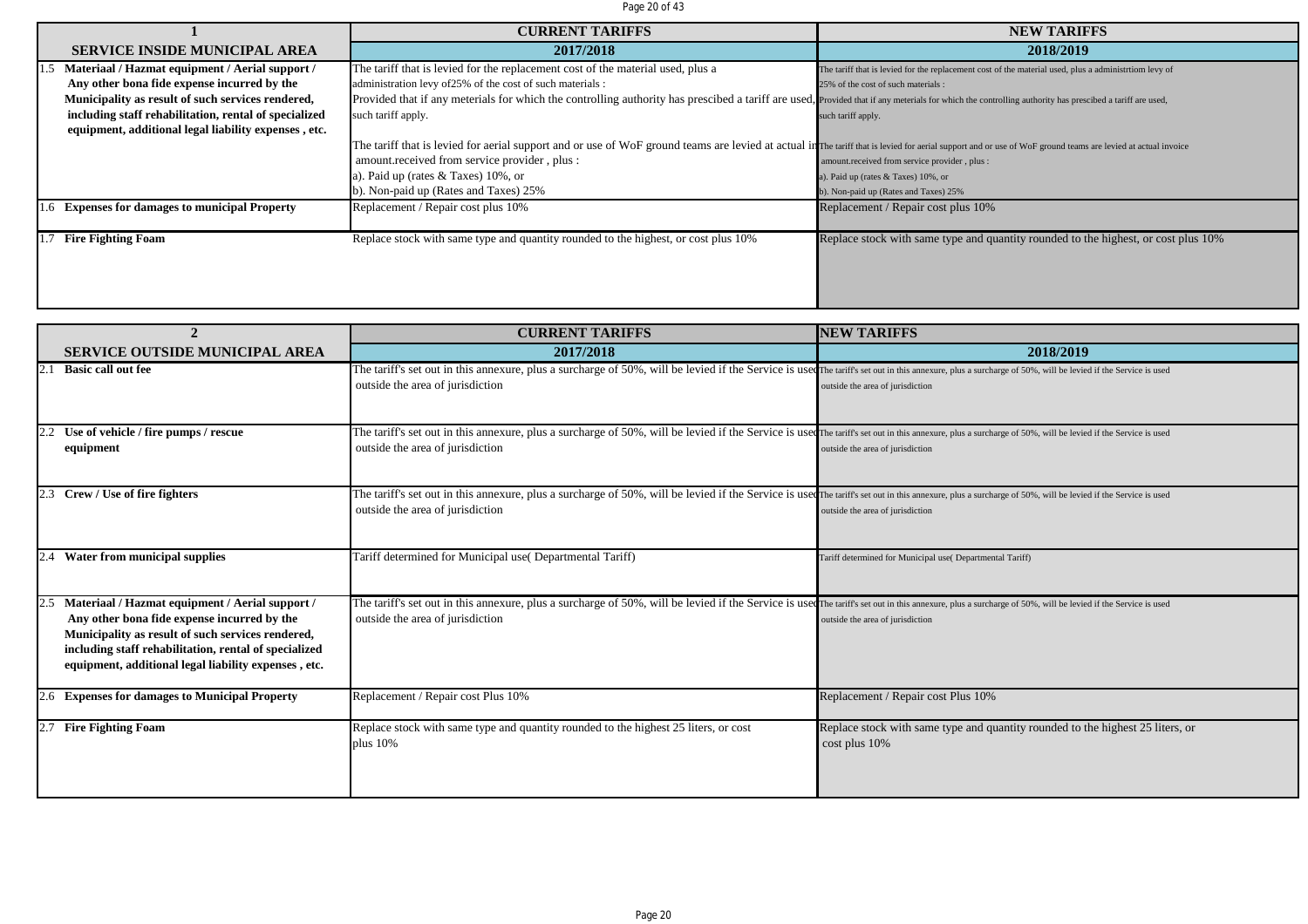## 2. The following tariffs shall be applicable on Fire Brigade Services:  **ANCILLARY SERVICES**

| <b>COLUMN 3</b>                                                                                                                                                                                                                                                                                                           | <b>CURRENT TARIFFS</b>                                                                                                                               | <b>NEW TARIFFS</b>                                                                                                                                                                                                                                                                                                                                                                                                                                           |                                                                                                  |
|---------------------------------------------------------------------------------------------------------------------------------------------------------------------------------------------------------------------------------------------------------------------------------------------------------------------------|------------------------------------------------------------------------------------------------------------------------------------------------------|--------------------------------------------------------------------------------------------------------------------------------------------------------------------------------------------------------------------------------------------------------------------------------------------------------------------------------------------------------------------------------------------------------------------------------------------------------------|--------------------------------------------------------------------------------------------------|
| <b>SERVICE INSIDE MUNICIPAL AREA</b>                                                                                                                                                                                                                                                                                      | 2017/2018                                                                                                                                            | 2018/2019                                                                                                                                                                                                                                                                                                                                                                                                                                                    |                                                                                                  |
| Call out charges per hour or part thereof for :<br>1.1<br><b>Appliance</b>                                                                                                                                                                                                                                                | TYPE OF VEHICLE/EQUIPMENT<br>(a) Light<br>(b) Medium<br>(c) Heavy<br>(d) Rescue<br>(e) Special<br>$(f)$ Grass                                        | TYPE OF VEHICLE/ EQUIPMENT<br>R 558.00 a) Light pumps<br>R 770.00 b) Medium Pumps<br>R 968.00 c) Heavy pumps<br>R 769.00 d) Rescue unit<br>R 769.00 e) Specialized vehicles (Hazmat trailer, Hazmat unit)<br>R 350.00 f) Grass fire unit<br>R 968.00 g) Water tankers<br>R 384.00 h)Portable pumps                                                                                                                                                           | R 614.00<br>R 847.00<br>R 1 065.00<br>R 846.00<br>R 846.00<br>R 385.00<br>R 1 065.00<br>R 423.00 |
| 1.2 Call out charges per hour or part thereof for: Personnel<br>Per member of the service                                                                                                                                                                                                                                 |                                                                                                                                                      | R 260.00                                                                                                                                                                                                                                                                                                                                                                                                                                                     | R 286.00                                                                                         |
| <b>1.1 USE OF CREW MEMBERS</b><br>Tariff per member is for an hour or portion of an hour<br>(Time is calculated from arrival up to departure)<br><b>1.2 USE OF MATERIALS</b><br>prescribed a tariff are used, such tariff will apply.<br>Paid up (Rates & Taxes) 10%, or<br>a)<br>b)<br>Non-paid up (Rates and taxes) 25% | The tariff that is levied for aerial support and or use of WoF ground teams are levied at actual invoice amount received from service provider, plus | The tariff that is levied for the replacement cost of the material used, plus an administration levy of 25% of the cost of such materials: Provided that if any materials for which the controlling authority has                                                                                                                                                                                                                                            |                                                                                                  |
| 1.3 USE OF THE SERVICE OUTSIDE THE JURISDICTION OF THE CONTROLLING AUTHORITY<br>1.4 REBATE<br>of R 2,500-00.<br>terms Colum 1 and 2.                                                                                                                                                                                      | The tariffs set out in this annexure, plus a surcharge of 50%, will be levied if the Service is used outside the area of jurisdiction.               | If the service is used for a building that is used exclusively for residential purposes, the Chief Fire Officer may, at his/ her discretion, limit the total amount payable in respect of Colum 1 and 2 above to a minimum<br>If the service is used exclusively for a veld fire, the Chief Fire Officer may, at his/her discretion, allows a rebate of 25% to a fire protection association member and only if such a member owns no rates and taxes to the |                                                                                                  |
| terms Colum 1 and 2.                                                                                                                                                                                                                                                                                                      |                                                                                                                                                      | If the service is used exclusively for a veld fire, the Chief Fire Officer may, at his/ her discretion, allows a rebate of 10% to a non-fire protection association member and only if such a member owns no rates and taxes t                                                                                                                                                                                                                               |                                                                                                  |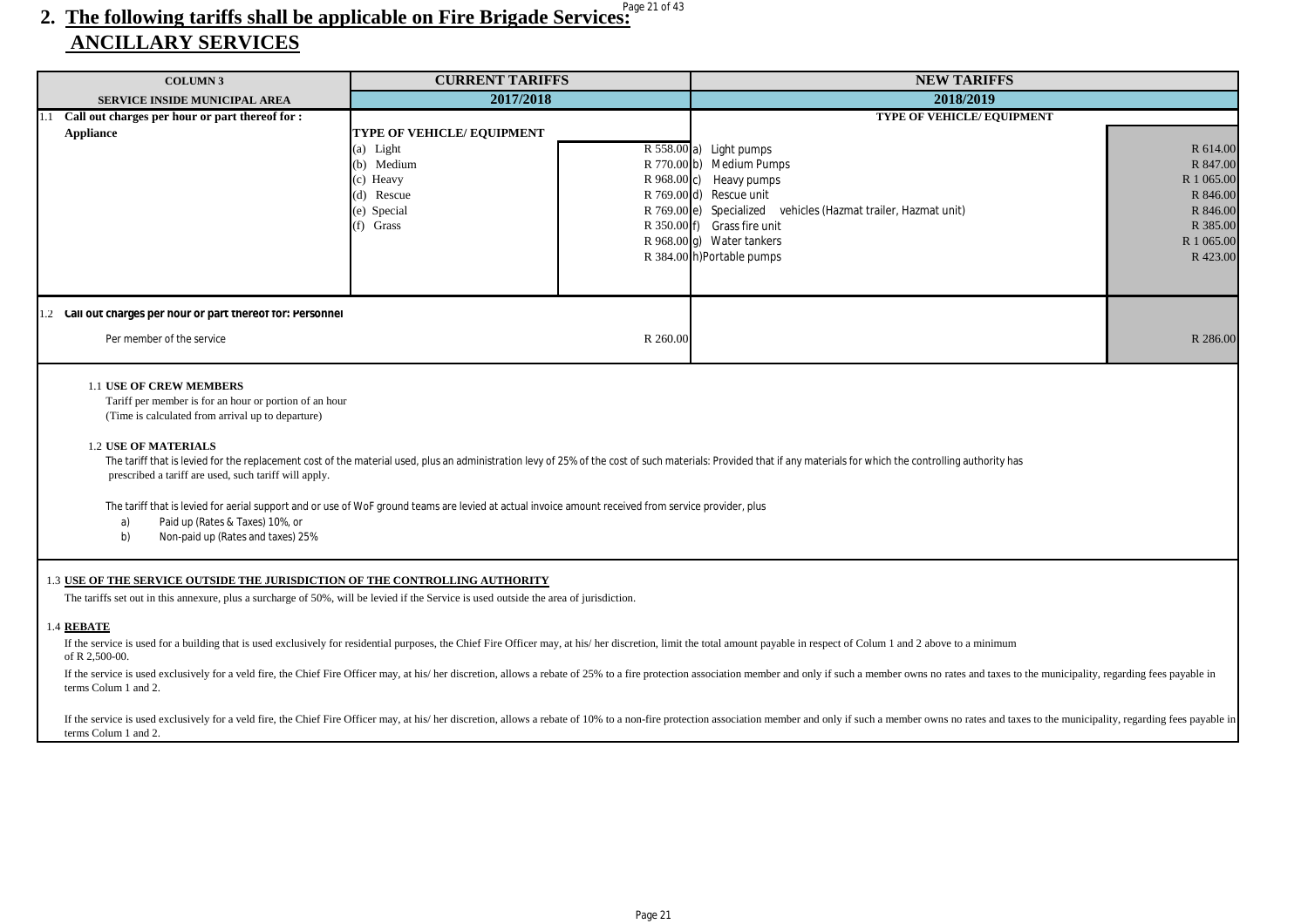## 3. The following tariffs shall be applicable on Fire Brigade Services:  $\frac{220643}{1}$  July 2018



| <b>TRAINING</b>                                     | Accounts / Services delivered on/from 1 July 2018                                                                                               |                                                                        |
|-----------------------------------------------------|-------------------------------------------------------------------------------------------------------------------------------------------------|------------------------------------------------------------------------|
| <b>COLUMN 3</b>                                     | <b>CURRENT TARIFFS</b>                                                                                                                          | <b>NEW TARIFFS FROM</b>                                                |
| FIRE EXTINGUISHER TRAINING (8 HOURS)                | 2017/2018                                                                                                                                       | 2018/2019                                                              |
| Training per delegate at local fire station         | R 640.09                                                                                                                                        | R 704.10                                                               |
| Training per delegate not at fire station           | Plus travelling cost determined by Council in                                                                                                   | R 1 331.00 Plus travelling cost determined by Council in<br>R 1 464.10 |
|                                                     | accordance with the Department of Transport tariffs                                                                                             | accordance with the Department of Transport tariffs                    |
| <b>COLUMN 4</b>                                     | <b>CURRENT TARIFFS</b>                                                                                                                          | <b>NEW TARIFFS FROM</b>                                                |
| <b>BASIC FIRE FIGHTING TRAINING (40 HOURS)</b>      | 2017/2018                                                                                                                                       | 2018/2019                                                              |
| <b>Training per delegate at local fire station</b>  | R 1 476.20                                                                                                                                      | R 1 623.82                                                             |
|                                                     |                                                                                                                                                 |                                                                        |
| Training per delegate not at fire station           | Plus travelling cost determined by Council in                                                                                                   | R 2 831.40 Plus travelling cost determined by Council in<br>R 3 114.54 |
|                                                     | accordance with the Department of Transport tariffs                                                                                             | accordance with the Department of Transport tariffs                    |
| <b>COLUMN 5</b>                                     | <b>CURRENT TARIFFS</b>                                                                                                                          | <b>NEW TARIFFS FROM</b>                                                |
| <b>INDUSTRIAL FIRE FIGHTING TRAINING (10 HOURS)</b> | 2017/2018                                                                                                                                       | 2018/2019                                                              |
| Training per delegate at local fire station         | R 1 476.20                                                                                                                                      | R 1 623.82                                                             |
|                                                     |                                                                                                                                                 |                                                                        |
| Training per delegate not at fire station           | R 2,831.40 plus travelling cost determined by Council in accordance with the R 2,831.40plus travelling cost determined by Council in accordance |                                                                        |
|                                                     | Department of Transport Tariffs                                                                                                                 | with the Department of Transport Tariffs                               |
|                                                     | R 2 831.40                                                                                                                                      | R 3 114.54                                                             |
|                                                     | $-1$<br>$\sim$ $\sim$ $\sim$ $\sim$ $\sim$                                                                                                      | $\sim$ $\sim$ $\sim$ $\sim$ $\sim$                                     |

### **4. The following tariffs shall be applicable on Fire Brigade Services: 1 July 2018 PRO-ACTIVE SERVICES**

|                   | COLUMN 6                                                                                   | <b>CURRENT TARIFFS</b> |        | NEW TARIFFS FROM                                                                            |          |
|-------------------|--------------------------------------------------------------------------------------------|------------------------|--------|---------------------------------------------------------------------------------------------|----------|
|                   | <b>DESCRIPTION</b>                                                                         | 2017/2018              |        | 2018/2019                                                                                   |          |
|                   | 1 Inspections                                                                              |                        |        |                                                                                             |          |
|                   | Fire risk analyses and assessment per hour or part thereof where                           |                        |        |                                                                                             |          |
|                   | requested outside of schedule                                                              |                        | 412.00 |                                                                                             | R 453.20 |
| $\vert b \rangle$ | Fire investigation/inspection per hour or part thereof where requested outside of schedule |                        | 412.00 |                                                                                             | R 453.20 |
| c                 | Building plans                                                                             |                        |        |                                                                                             |          |
|                   |                                                                                            |                        | 473.00 |                                                                                             | R 520.30 |
|                   | R2.00 per m <sup>2</sup> or part thereof with a minimum fee of R 212.00 per building plan  |                        |        | $R2.00$ per m <sup>2</sup> or part thereof with a minimum fee of R 212.00 per building plan |          |
|                   | submitted and a maximum fee of R 28,412.00                                                 |                        |        | submitted and a maximum fee of R 28,412.00                                                  |          |
|                   |                                                                                            |                        |        |                                                                                             |          |
|                   |                                                                                            |                        | 473.00 |                                                                                             | R 520.30 |
|                   | R2.00 per m <sup>2</sup> or part thereof with a minimum fee of R 212.00 per building plan  |                        |        | $R2.00$ per m <sup>2</sup> or part thereof with a minimum fee of R 212.00 per building plan |          |
|                   | submitted and a maximum fee of R 28,412.00                                                 |                        |        | submitted and a maximum fee of R 28,412.00                                                  |          |

|                                  | <b>COLUMN 6</b>                                                                                                                                       | <b>CURRENT TARIFFS</b>                                                                                                                                              |                 | <b>NEW TARIFFS FROM</b> |                 |
|----------------------------------|-------------------------------------------------------------------------------------------------------------------------------------------------------|---------------------------------------------------------------------------------------------------------------------------------------------------------------------|-----------------|-------------------------|-----------------|
|                                  | <b>DESCRIPTION</b>                                                                                                                                    | 2017/2018                                                                                                                                                           |                 | 2018/2019               |                 |
| $\vert d \rangle$                | Definitions:                                                                                                                                          |                                                                                                                                                                     |                 |                         |                 |
|                                  | "Additions": This is new work added unto existing buildings                                                                                           |                                                                                                                                                                     |                 |                         |                 |
|                                  | "Occupancy": As per AZ1 of SANS 10400                                                                                                                 |                                                                                                                                                                     |                 |                         |                 |
|                                  |                                                                                                                                                       | Deviations , when as ount plans are submitted upon completion of the bunding and the new plans unfer from the originary submitted plan/s and may include additions. |                 |                         |                 |
|                                  |                                                                                                                                                       |                                                                                                                                                                     | 2017/2018       |                         | 2018/2019       |
| $ a\rangle$<br>$\vert b \rangle$ | 2 For the supply of incident reports<br>Fire reports (per page) – Registered indigent persons are exempted.<br>Fire investigation report (per report) |                                                                                                                                                                     | 26.00<br>284.00 |                         | 28.60<br>312.40 |

**3 Tariff fees payable in respect of storage, use and handling of dangerous goods**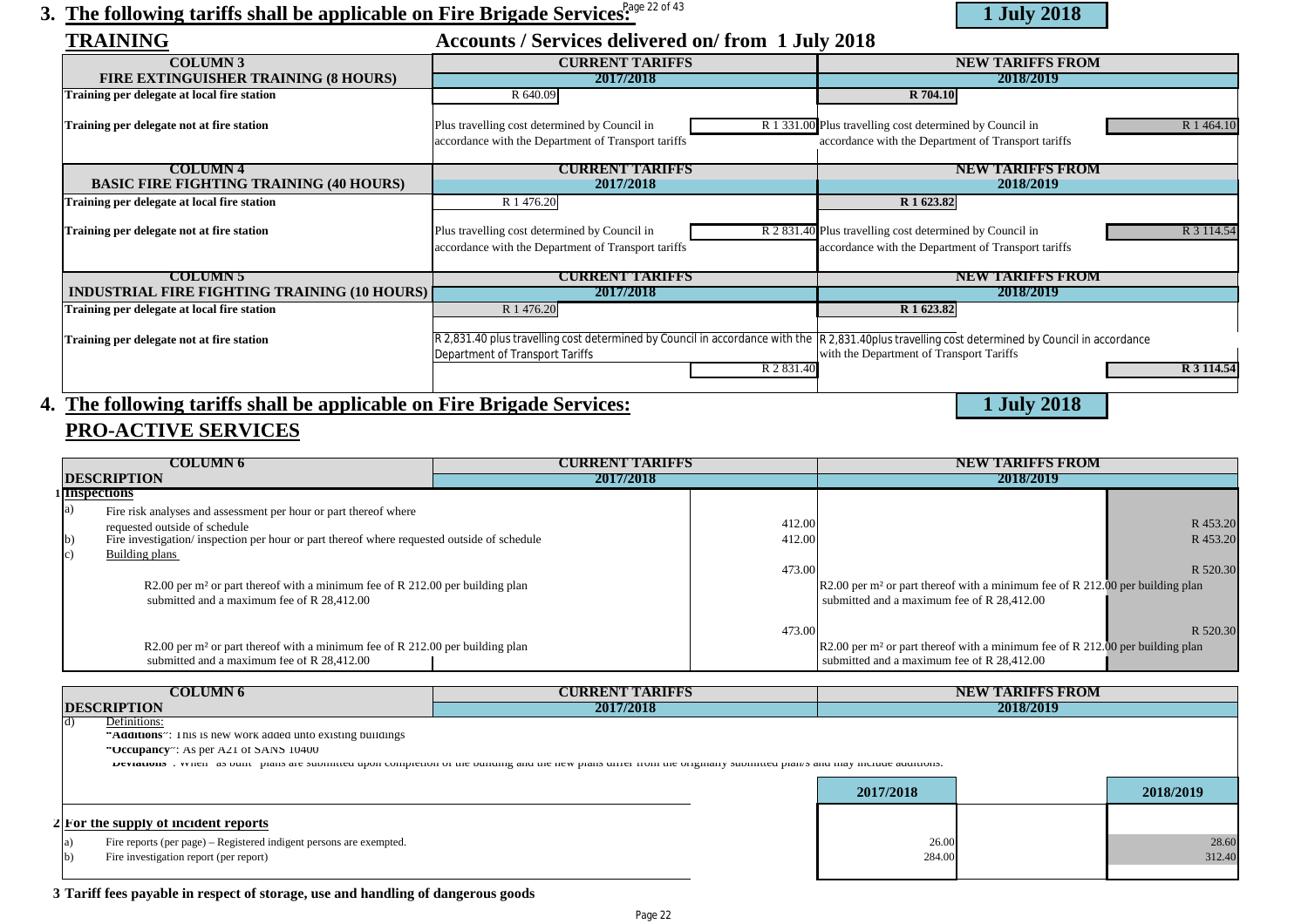|                                                                                                 |                                                                                                                                                                                                                                                                                                                                                                             | <b>CURRENT TARIFFS</b>                                                                         | <b>TARIFFS FROM</b>                                                                             |
|-------------------------------------------------------------------------------------------------|-----------------------------------------------------------------------------------------------------------------------------------------------------------------------------------------------------------------------------------------------------------------------------------------------------------------------------------------------------------------------------|------------------------------------------------------------------------------------------------|-------------------------------------------------------------------------------------------------|
|                                                                                                 | <b>COLUMN7</b>                                                                                                                                                                                                                                                                                                                                                              | <b>TARIFFS FROM</b>                                                                            |                                                                                                 |
|                                                                                                 | <b>DESCRIPTION</b>                                                                                                                                                                                                                                                                                                                                                          | 2017/2018                                                                                      | 2018/2019                                                                                       |
|                                                                                                 |                                                                                                                                                                                                                                                                                                                                                                             | <b>Annually</b>                                                                                | <b>Annually</b>                                                                                 |
|                                                                                                 | Dry-cleaning room (EACH)<br>Mixing room (EACH)                                                                                                                                                                                                                                                                                                                              | R 436.00<br>R436.00                                                                            | R 480.00<br>R 480.00                                                                            |
| 2<br>3                                                                                          | Spray room (EACH)                                                                                                                                                                                                                                                                                                                                                           | R 436.00                                                                                       | R 480.00                                                                                        |
| $\overline{4}$                                                                                  | Carbide store (EACH)                                                                                                                                                                                                                                                                                                                                                        | R 436.00                                                                                       | R 480.00                                                                                        |
| $\overline{5}$                                                                                  | Liquid petroleum gas installations (EACH)                                                                                                                                                                                                                                                                                                                                   | R436.00                                                                                        | R 480.00                                                                                        |
| 6                                                                                               | Group 1: Explosives - Fire works                                                                                                                                                                                                                                                                                                                                            | R 942.00                                                                                       | R 1 037.00                                                                                      |
| $\overline{7}$<br>7.1<br>$7.2\,$<br>7.3<br>7.4<br>$\lceil 8 \rceil$<br>8.1<br>8.2<br>8.3<br>8.4 | Group II: Gas<br>Not more than 600kg<br>600kg but not more than 9000kg<br>9000kg but not more than 100 000kg<br>Bulk Depot - more than 100 000kg<br>Group III: Flammable liquids<br>Capacity up to and including 2,000 liters<br>Capacity from 2,001 liters to 4,500 liters<br>Capacity from 4,501 liters to 23,000 liters<br>Capacity from 23,001 liters to 100 000 liters | R 376.00<br>R 569.00<br>R 942.00<br>R 2,842.00<br>R 373.00<br>R 569.00<br>R 668.00<br>R 942.00 | R 414.00<br>R 626.00<br>R 1 037.00<br>#VALUE!<br>R 411.00<br>R 626.00<br>R 735.00<br>R 1 037.00 |
| 8.5                                                                                             | Bulk Depot - more than 100 000 liters                                                                                                                                                                                                                                                                                                                                       | R 2,842.00                                                                                     | #VALUE!                                                                                         |
| 9                                                                                               | Group 1Flammable solids                                                                                                                                                                                                                                                                                                                                                     | See point $8(5)$                                                                               | See point $8(5)$                                                                                |
| 10                                                                                              | Group V: Oxidizing agents and organic peroxides                                                                                                                                                                                                                                                                                                                             | See point $8(5)$                                                                               | See point $8(5)$                                                                                |
| <sup>11</sup>                                                                                   | Group VI: Toxic / Infective substances                                                                                                                                                                                                                                                                                                                                      | See point $8(5)$                                                                               | See point $8(5)$                                                                                |
| 12                                                                                              | Group VII: Radio active                                                                                                                                                                                                                                                                                                                                                     | See point $8(5)$                                                                               | See point $8(5)$                                                                                |
| 13                                                                                              | Group VIII: Corrosive / caustic substances                                                                                                                                                                                                                                                                                                                                  | See point $8(5)$                                                                               | See point $8(5)$                                                                                |
|                                                                                                 |                                                                                                                                                                                                                                                                                                                                                                             |                                                                                                |                                                                                                 |

|    | <b>COLUMN 7</b>                                                                                                                                                                                                   | <b>ICURRENT TARIFFS</b>          | <b>TARIFFS FROM</b> |
|----|-------------------------------------------------------------------------------------------------------------------------------------------------------------------------------------------------------------------|----------------------------------|---------------------|
|    | <b>DESCRIPTION</b>                                                                                                                                                                                                | <b>TARIFFS FROM</b><br>2017/2018 | 2018/2019           |
|    |                                                                                                                                                                                                                   |                                  |                     |
|    |                                                                                                                                                                                                                   | <b>Annually</b>                  | <b>Annually</b>     |
| 14 | Group IX: Miscellaneous substances                                                                                                                                                                                | See point $8(5)$                 | See point $8(5)$    |
|    |                                                                                                                                                                                                                   |                                  |                     |
| 15 | Transfer of certificate of registration or permit                                                                                                                                                                 | R 618.00                         | R 680.00            |
|    |                                                                                                                                                                                                                   |                                  |                     |
| 16 | Duplicate document                                                                                                                                                                                                | R 823.00                         | R 906.00            |
|    |                                                                                                                                                                                                                   |                                  |                     |
| 17 | Payment of yearly fees                                                                                                                                                                                            |                                  |                     |
|    |                                                                                                                                                                                                                   |                                  |                     |
|    |                                                                                                                                                                                                                   |                                  |                     |
| 18 | For the issue of every certificate of registration or permit the yearly charges shall be as prescribed in this schedule: Provided that if liability to pay charges arises on or after 01 July in a year, the fees |                                  |                     |
|    | payable shall be half yearly charged                                                                                                                                                                              |                                  |                     |
|    |                                                                                                                                                                                                                   |                                  |                     |
| 19 | For the annual renewal of a certificate of registration or permit, the charges ahll be as prescribed in this schedule.                                                                                            |                                  |                     |
|    |                                                                                                                                                                                                                   |                                  |                     |

# **5 The following tariffs shall be applicable on Fire Brigade Services on:**

#### **TARIFF OF CHARGES IN RESPECT OF INSPECTION OF VEHICLES TRANSPORTING HAZARDOUS SUBSTANCES**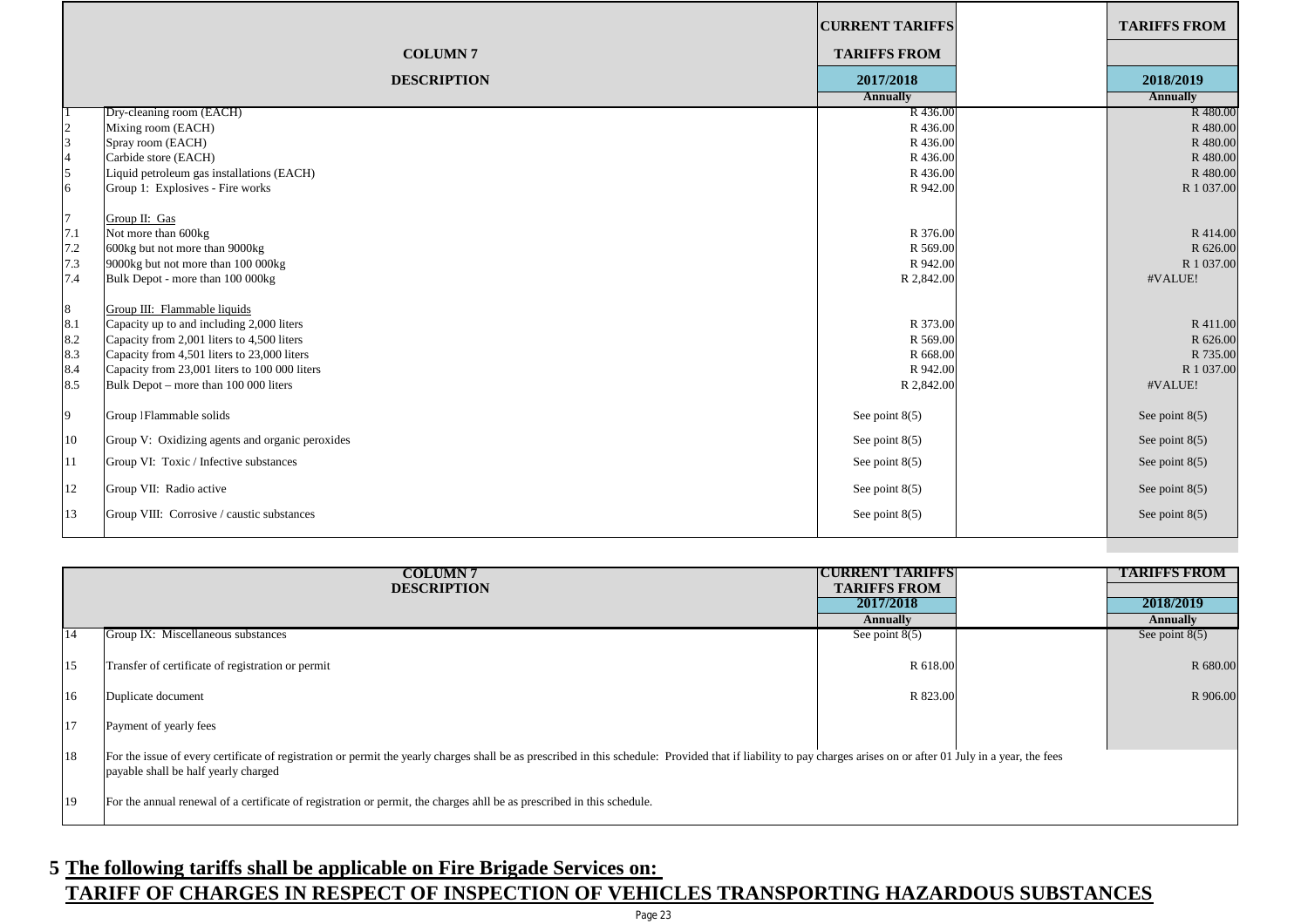| <b>COLUMN 8</b>                                                                                                                                                     | <b>ICURRENT TARISTS</b> | <b>TARIFFS FROM</b> |
|---------------------------------------------------------------------------------------------------------------------------------------------------------------------|-------------------------|---------------------|
| <b>DESCRIPTION</b>                                                                                                                                                  | <b>TARIFFS FROM</b>     |                     |
|                                                                                                                                                                     | 2017/2018               | 2018/2019           |
|                                                                                                                                                                     | Yearlv                  | Yearlv              |
| l Road tank trailer                                                                                                                                                 | R 779.00                | R 857.00            |
| 2 Motor vehicle, other than a road tank trailer, design to be used for the conveyance of hazardous substances in excess of the amount<br>permitted                  | R 779.00                | R 857.00            |
| 3 Any vehicle, other than a motor vehicle or a road tank trailer, design to be used for the conveyance of hazardous substances in excess of<br>the amount permitted | R 779.00                | R 857.00            |

#### **6 The following tariffs shall be applicable on Fire Brigade Services on: TARIFF OF CHARGES IN RESPECT OF APPLICATION FOR POPULATION CERTIFICATES ON PREMISES**

| COLUMN 9                 | IQURREN WARDEN      | <b>TIARIFFS FROM</b> |
|--------------------------|---------------------|----------------------|
| <b>DESCRIPTION</b>       | <b>TARIFFS FROM</b> |                      |
|                          | 2017/2018           | 2018/2019            |
| 1 Population certificate | R 823.00            | R 906.00             |

| TARIFFS FROM |
|--------------|
|              |
| 2018/2019    |
| R 906.00     |
|              |

#### 7 **The following tariffs shall be applicable on Fire Brigade Services on:**

#### **TARIFF OF CHARGES IN RESPECT OF REGISTRATION TO INSTALL AND MAINTAIN OF FIRE FIGHTING EQUIPMENT**

| <b>COLUMN 10</b>                                              | TCURRENT LARIFES    | <b>TARIFFS FROM</b> |
|---------------------------------------------------------------|---------------------|---------------------|
| <b>DESCRIPTION</b>                                            | <b>TARIFFS FROM</b> |                     |
|                                                               | 2017/2018           | 2018/2019           |
|                                                               | Yearly              | Yearly              |
| 1 Certificate to install and maintain fire fighting equipment | R 400.00            | R 440.00            |
|                                                               |                     |                     |

#### **8 GENERAL DIRECTIVES FOR THE PAYMENT OF THE ABOVE FEES**

- (1) A callout is calculated as a minimum of one hour or part thereof.
- (2) More than 30 minutes shall be calculated as one hour while less than 30 minutes shall be calculated as half an hour.
- (3) The time shall be calculated from turnout point to return to station.
- (4) Tariffs for extrication/ rescue services shall be applicable and calculated for each patient/ victim extricated.
- (5) Ancillary services will only be rendered on the acceptance of a written quotation.
- (6) All certificates of registration, certificates of fitness and/ or spraying permits will be valid for twelve calendar months. A written application for the renewal of the certificate or permit must reach the Service at least one calendar month prior to the expiry thereof.
- (7) a.The tariff for premises that are liable for registration in respect of column 7 (point 9 to 14), or a combination of them, **2017/2018 2018/2019** will be a single fee of R986-00, irrespective of the combination of items: Provided that such combination applies to one premises and is under the same control.

| 2017/2018  | 2018/2019 |
|------------|-----------|
|            |           |
| R 1 882.00 | R 2071.0  |

- b. If there are different divisions and/or affiliates within a business and/or company situated on the same premises but each division and/or affiliate is managed separately, each division and/or affiliate is
- (8) When application is made for registration, the appropriate application form, correctly completed in full, must be accompanied by the prescribed fees.
- (9) All the appropriate application forms are available from the Service and must be completed in full, where applicable, is duly signed.
- (10) If, for whatever reason, the Service rejects an application for any certificate of registration, certificate of fitness or any permit, the applicant must, within 14 days (excluding weekends and public holidays) of the date of rejection, take corrective steps to ensure that the document in question is issued at no additional cost, failing which the applicant must pay the prescribed fees again.
- $(11)$ such combination applies to one premise and is under the same control. (a) The tariff for premises that are liable for registration in respect of column 6 (Group IV to Group IX), or a combination will be a single fee of R 942.00, irrespective of the combination of items: Provided that Page 24